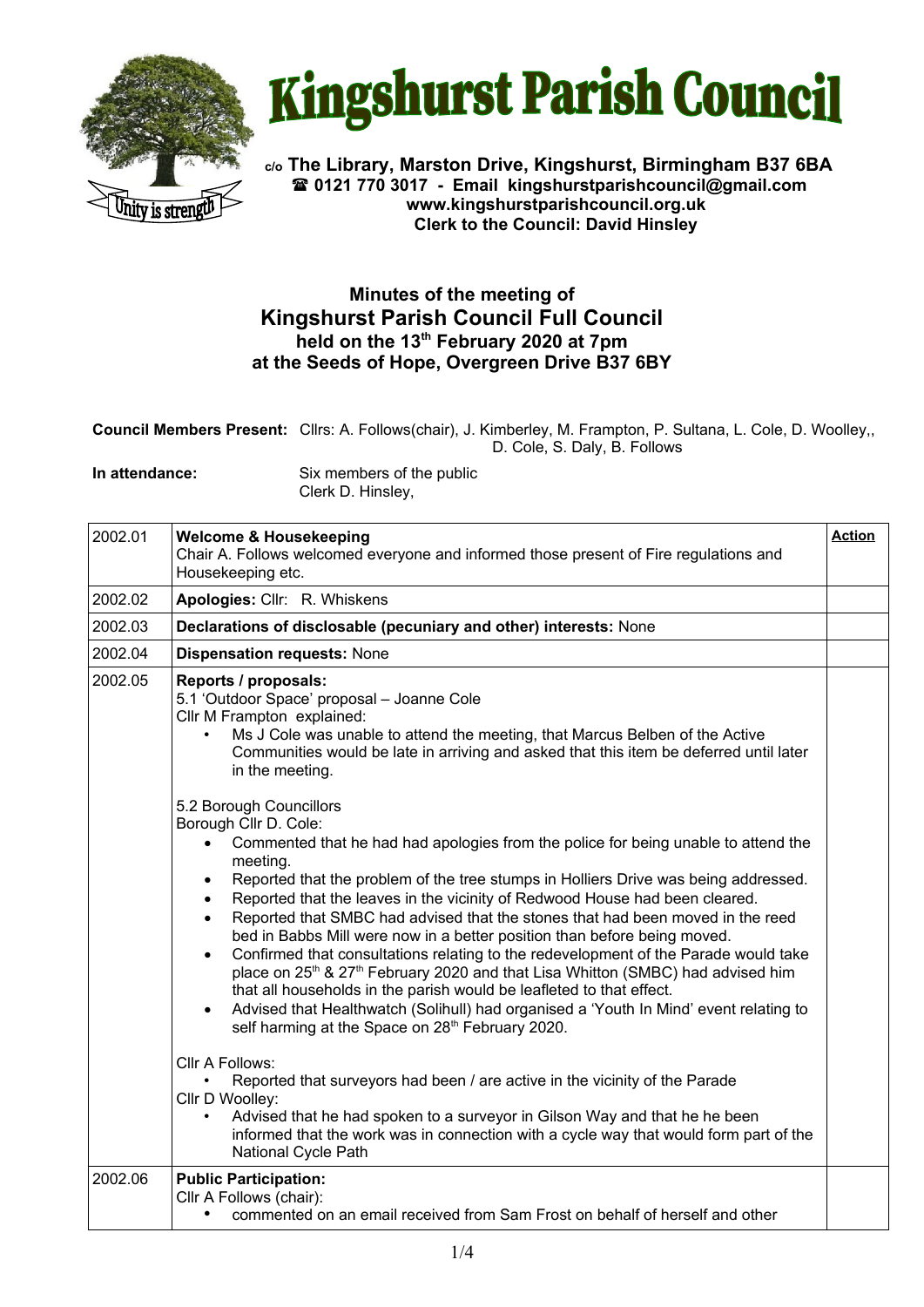|         | neighbours of the Pavilions Club which raised a number of concerns relating to the<br>club. He advised that there had been insufficient time to investigate the points raised<br>and include it as an agenda item for the current meeting and that it would be deferred<br>to the next meeting.                                                                                                                                                                                                                                                                                                                                                                                                                                                                                                                                                                                                                                                                                                                                                                                                                                                     | <b>Clerk</b>         |
|---------|-----------------------------------------------------------------------------------------------------------------------------------------------------------------------------------------------------------------------------------------------------------------------------------------------------------------------------------------------------------------------------------------------------------------------------------------------------------------------------------------------------------------------------------------------------------------------------------------------------------------------------------------------------------------------------------------------------------------------------------------------------------------------------------------------------------------------------------------------------------------------------------------------------------------------------------------------------------------------------------------------------------------------------------------------------------------------------------------------------------------------------------------------------|----------------------|
|         | Mr Peter Brayley of Gilson Way:<br>Asked if it was possible for one of the empty shops in the Parade could be opened as<br>charity shop until redevelopment takes place. Clerk to investigate.                                                                                                                                                                                                                                                                                                                                                                                                                                                                                                                                                                                                                                                                                                                                                                                                                                                                                                                                                      | Clerk                |
|         | Ms Rachel Barker of the Parade:<br>Asked for confirmation that the play area at the rear of the Parade had been closed<br>for Health & Safety reasons. Clerk to investigate.                                                                                                                                                                                                                                                                                                                                                                                                                                                                                                                                                                                                                                                                                                                                                                                                                                                                                                                                                                        | Clerk                |
| 2002.07 | Minutes: Resolved: "That the minutes of the Full Council meeting held on 9 <sup>th</sup> January 2020<br>be approved as a true record and accordingly be signed by Chair A Follows."<br>Proposed Cllr. D. Cole, Seconded Cllr. M Frampton, All agreed                                                                                                                                                                                                                                                                                                                                                                                                                                                                                                                                                                                                                                                                                                                                                                                                                                                                                               |                      |
| 2002.08 | <b>Matters Arising From The Minutes</b><br>8.1 Chair's Chain Of Office (AF)<br>Cllr Follows confirmed that he would send photographs of the chain to Cllr D Cole<br>8.2 Holliers Drive tree stumps (DC)<br>CIIr D Cole confirmed that the situation was being investigated by SMBC<br>8.3 Night time deliveries to Kingshurst Primary School (DC)<br>Cllr D Cole reported that he had raised the matter with the school and that he had<br>been assured that no night time deliveries were made to the school.                                                                                                                                                                                                                                                                                                                                                                                                                                                                                                                                                                                                                                      | AF<br>DC             |
| 2002.09 | Finance:<br>9.1 RFO Report, approval of payments for March 2020 and information from Finance meeting.<br>Resolved: "To accept the report of the RFO and approve the payments to be made for  <br>February 2020 as recommended by the Finance Committee"<br>9.2 Update on moving the Parish Council bank account to Unity Trust Bank.<br>Lloyds have now confirmed the transfer of account administration to new clerk and<br>Unity Bank have been be requested to transfer the account on 1 <sup>st</sup> March 2020<br>9.3 BT account<br>The clerk explained that a misunderstanding with BT had been resolved and that BT                                                                                                                                                                                                                                                                                                                                                                                                                                                                                                                         | Clerk/<br><b>RFO</b> |
| 2002.10 | had refunded Direct debit payments that had been taken by mistake<br>Events:<br>On behalf of the Events working party Cllrs. L Cole & D Cole reported:<br>That the Summer Cinema event would be for 1 day rather than 3 as previously<br>$\bullet$<br>proposed<br>That one quote for hire of equipment had been received $\sim$ £295. Two further quotes<br>$\bullet$<br>are being sought<br>Liability insurance is required: either via KPC's normal provider or by single day cover<br>$\bullet$<br>from a third party insurer.<br>A 'cinematic license' will be required<br>$\bullet$<br>Consideration to be given to combing the event with the Combined Authority Mayor's<br>$\bullet$<br>Weekend in order to secure funding. That a 'Summer Cinema' event is being<br>considered.<br>Cllr P Sultana advised:<br>That the 'Great British Spring Clean' would take place on 10 <sup>th</sup> March 2020.<br>That 'The Big Lunch' to be held at Babbs Mill and organised in conjunction with the<br>Eden Project was on 7 <sup>th</sup> June 2020. He added that the attendance in 2019 was<br>around 25 and that he was aiming for 250 at 2020. | <b>EWP</b>           |
| 2002.11 | <b>Allotments:</b><br>The clerk reported:<br>that 22 out 24 allotment had either renewed or indicated that they would renew their<br>$\bullet$<br>lease.<br>he would be offering the two vacant plots to people on the waiting list.:<br>Plot Holder Rachel Barker advised:<br>That due to the recent bad weather areas of the allotments were flooded.                                                                                                                                                                                                                                                                                                                                                                                                                                                                                                                                                                                                                                                                                                                                                                                             | Clerk                |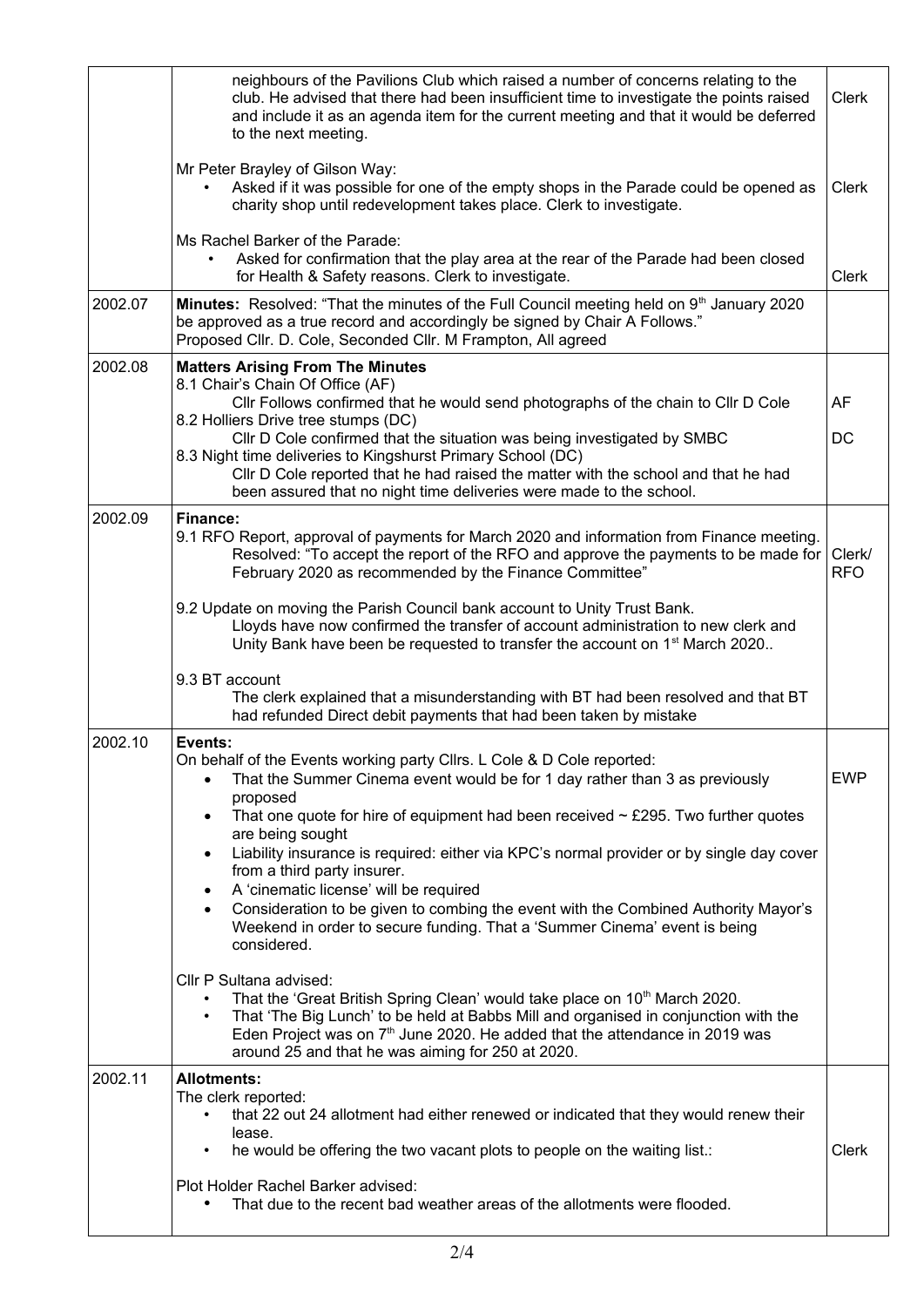|                      | Cllr M Frampton asked:<br>That consideration of the Allotments Working Party becoming a Committee be<br>$\bullet$<br>included as an agenda item for the March 2020 meeting.                                                                                                                                                                               | Clerk /<br><b>MF</b> |
|----------------------|-----------------------------------------------------------------------------------------------------------------------------------------------------------------------------------------------------------------------------------------------------------------------------------------------------------------------------------------------------------|----------------------|
| 2002.12              | <b>Environmental and Transport</b><br>Cllr D Cole reported:                                                                                                                                                                                                                                                                                               |                      |
|                      | that there were concerns relating to parents dropping children off at school<br>that National Express had identified that many (some) children had never been on a<br>bus                                                                                                                                                                                 |                      |
|                      | that a pass was available to every school that would allow 30 children and 6 adults to<br>$\bullet$<br>use bus services free of charge for a day<br>that there were concerns that fumes from vehicles parked outside schools could<br>$\bullet$<br>contribute towards the death(s) of pupils and / or other pedestrians.                                  |                      |
|                      | At this point Cllr A Follows related:<br>the circumstances whereby he had bee affected by fumes from vehicles parked<br>outside Kingshurst Primary School.                                                                                                                                                                                                |                      |
|                      | Cllr D Cole continued:<br>that SMBC were seeking a solution to this problem and that locally it was proposed to<br>'yellow line' Gilson Way and School Close.                                                                                                                                                                                             |                      |
|                      | Cllr P. Sultana reported:<br>vandalised play equipment would be replaced with work starting on Tuesday 18th<br>2020                                                                                                                                                                                                                                       |                      |
|                      | that new street lights have been / are to be installed close to play areas to enable the<br>use of motion activated CCTV                                                                                                                                                                                                                                  |                      |
|                      | that he had asked SMBC for an update on the water quality on Babbs Mill<br>$\bullet$<br>that concerns had been raised about the advertising banners that had appeared on<br>$\bullet$<br>the Pavilions fence alongside Cookes Lane. The clerk to investigate who is                                                                                       | PS                   |
|                      | responsible for the fence; the council or Pavilions lease holders?<br>That the Cigarette Ballot Box is being used and requested ideas for future questions<br>$\bullet$                                                                                                                                                                                   | <b>Clerk</b>         |
|                      | That a new green flag and flag pole have been installed in Babbs Mill<br>$\bullet$<br>that the new outdoor gym equipment will be installed close to the basketball court<br>$\bullet$<br>during March and April 2020                                                                                                                                      | All Clirs            |
|                      | that 60 bags of rubbish had been collected by various litter picking groups during<br>$\bullet$<br>January                                                                                                                                                                                                                                                |                      |
|                      | That he will pursue the installation of more litter bins in the area.                                                                                                                                                                                                                                                                                     | PS                   |
|                      | At this point Marcus Belben of The Active Communities charity had arrived and so Agenda<br>item '2005.05.1 'Outdoor Space' proposal - Joanne Cole' was taken:<br>Marcus Belben & Cllr M Frampton outlined that discussions had taken place relating to:<br>redeveloping the overgrown areas at the lower end of the Kingshurst Parish<br>allotments site. |                      |
|                      | The Active Communities charity would provide an initial grant of £5000<br>That a long term sustainable development and maintenance plan would be adopted<br>$\bullet$<br>a formal resolution will be included on the agenda for the next meeting whereby the<br>council can agree to the scheme and a rolling 5yr lease / licence be established.         |                      |
| 2002.13<br>2002.13.1 | Documents/legislations:<br>Western Power - Re Substation: Still waiting for response from Richard Holt.                                                                                                                                                                                                                                                   | <b>Clerk</b>         |
| 2002.14              | Reports from members representing KPC on outside bodies:<br>14.1 Birmingham Airport Consultative Committee: Cllr D Cole reported:<br>No recent meeting<br>$\bullet$<br>14.2 WALC/SAC:                                                                                                                                                                     |                      |
|                      | Meeting held on 23 <sup>rd</sup> January 2020 at Hockley Heath. Nick Page (SMBC chief exec)<br>was the guest speaker. Main topics: Combined authority enhanced powers; Parish /<br>village centre regeneration across the borough.                                                                                                                        |                      |
|                      | Minutes will be circulated when available.<br>14.3 School Governors Reports:                                                                                                                                                                                                                                                                              | <b>Clerk</b>         |
|                      | Yorkswood: Chair Follows: Everyone thinks that the new school is 'great', There is still<br>a car parking problem which should be alleviated when the old classrooms are<br>demolished - by Whitsun?                                                                                                                                                      |                      |